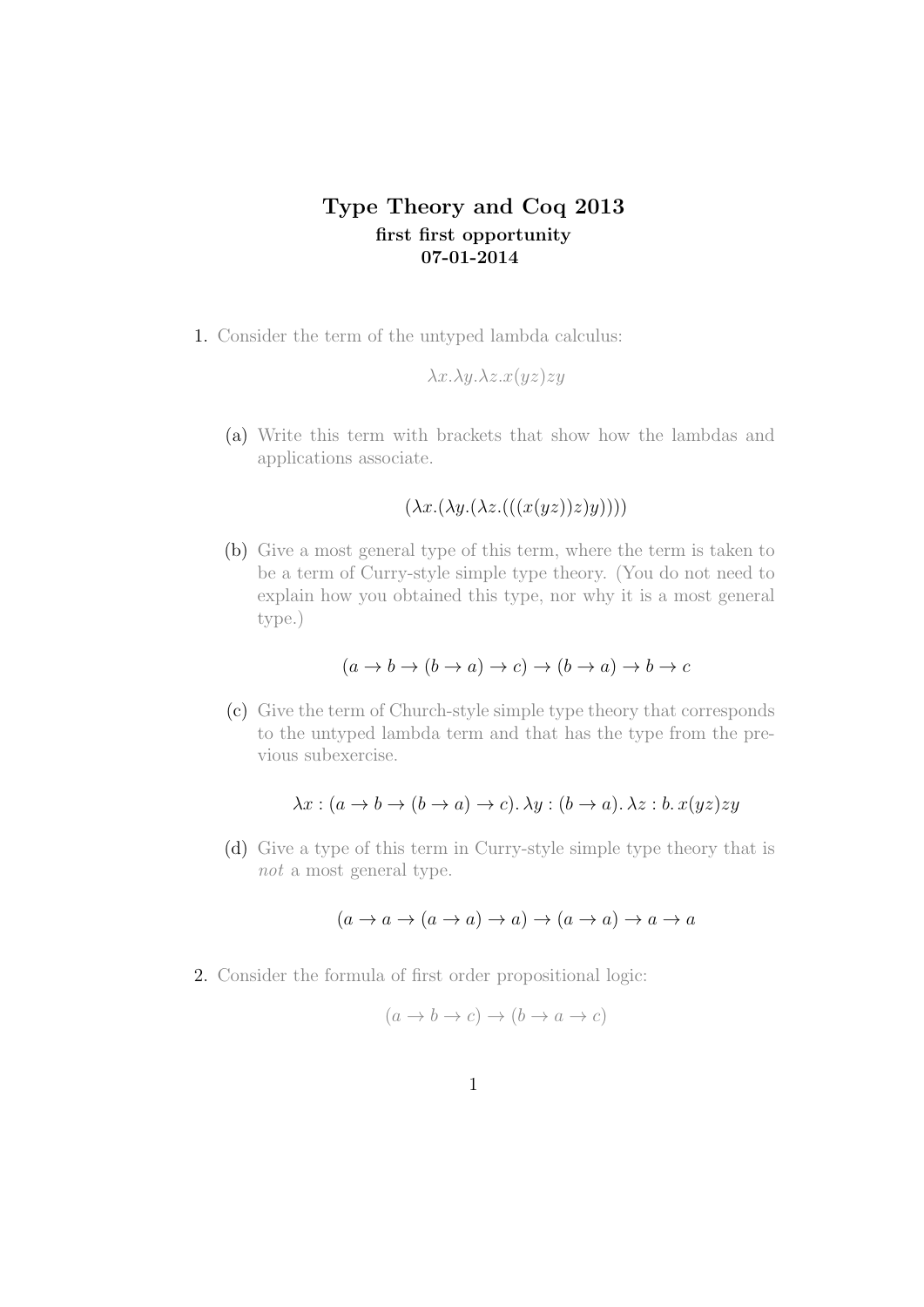(a) Give a proof in first order propositional logic of this formula. (Write all the names of the proof rules in the proof tree.)

$$
\frac{[a \to b \to c^x] \quad [a^z]}{b \to c} E \to \frac{[b^y]}{[b^y]} E \to
$$

$$
\frac{c}{a \to c} I[z] \to
$$

$$
\frac{b \to a \to c}{(a \to b \to c) \to (b \to a \to c)} I[x] \to
$$

(b) Give the proof term of Church-style simple type theory of this proof.

$$
\lambda x : (a \to b \to c). \lambda y : b. \lambda z : a. xzy
$$

(c) Give the type judgment for the term from the previous subexercise.

$$
\vdash (\lambda x : (a \to b \to c). \lambda y : b. \lambda z : a. xzy) : (a \to b \to c) \to (b \to a \to c)
$$

(d) Give a derivation of the type judgment from the previous subexercise. (You do not need to give names for the typing rules in the derivation tree, and you may use abbreviations for contexts.) We use the abbreviation  $\Gamma_2 := x : (a \to b \to c), y : b, z : a$ .

$$
\frac{\Gamma_2 \vdash x : a \to b \to c \qquad \Gamma_2 \vdash z : a}{\Gamma_2 \vdash xz : b \to c \qquad \qquad \Gamma_2 \vdash y : b}
$$
\n
$$
\frac{\Gamma_2 \vdash xz : b \to c}{x : (a \to b \to c), y : b \vdash \lambda z : a. xzy : a \to c}
$$
\n
$$
\frac{x : (a \to b \to c) \vdash \lambda y : b. \lambda z : a. xzy : b \to a \to c}{\vdash \lambda x : (a \to b \to c). \lambda y : b. \lambda z : a. xzy : (a \to b \to c) \to (b \to a \to c)}
$$

3. Consider the formula of first order predicate logic:

$$
(\forall x. R(x, c)) \to (\forall x. \exists y. R(x, y))
$$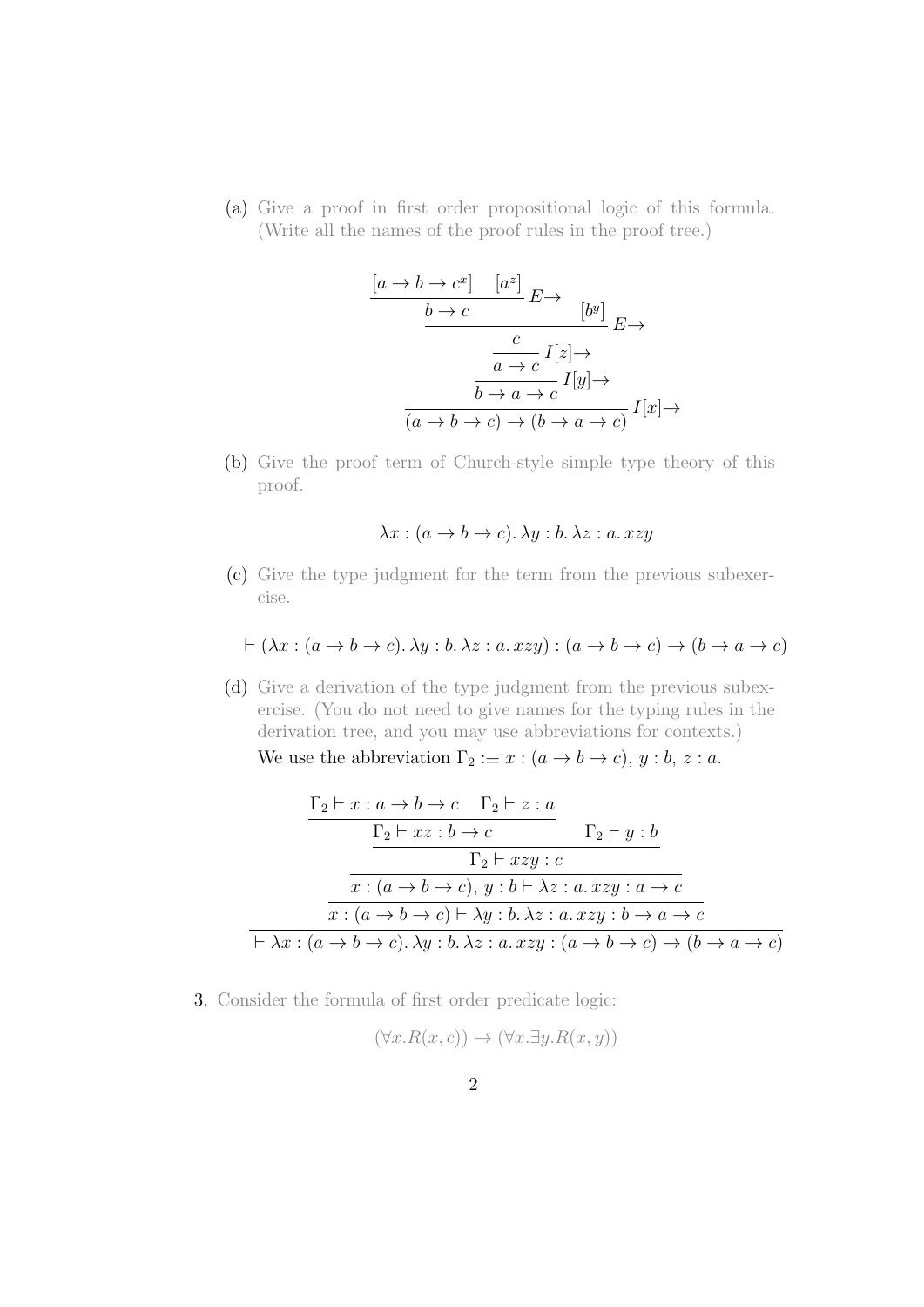Furthermore we have the  $\lambda C$  context:

$$
\Gamma_3 := D : *,\nc : D, \nR : D \to D \to *, \nex : \Pi A : *.(A \to *) \to *, \nexintro : \Pi A : *.\Pi P : (A \to *).\Pi x : A.Px \to ex\Lambda P
$$

(a) Give a proof in first order predicate logic of this formula. (Write all the names of the proof rules in the proof tree.)

$$
\frac{\left[\forall x. R(x, c)^{H}\right]}{R(x, c)} E \forall
$$
  
\n
$$
\frac{\frac{\exists y. R(x, y)}{\exists y. R(x, y)} I \exists}{\forall x. \exists y. R(x, y)} I \forall
$$
  
\n
$$
\overline{(\forall x. R(x, c)) \rightarrow (\forall x. \exists y. R(x, y))} I[H] \rightarrow
$$

(b) Which of the rules in this proof has a variable condition, what is this condition, and why is it satisfied?

The *I∀* rule has the variable condition that the variable *x* should not occur free in any of the available assumptions. Yes, this variable condition is satisfied, as the only available assumption at that point is  $\forall x. R(x, c)$ , and *x* does not occur free in that assumption.

(c) Give the type of  $\lambda C$  that corresponds to the formula in the context Γ3. (Use the syntax for dependent products from Femke's course notes, i.e., written using Π and with explicit types.)

 $(\Pi x : D. Rxc) \rightarrow (\Pi x : D. \text{ex } D (\lambda y : D. Rxy))$ 

(d) Give a *λC* proof term for the type from the previous subexercise.

*λH* : (Π*x* : *D. Rxc*)*. λx* : *D.* ex\_intro  $D(\lambda y : D.Rxy)$  *c* (*Hx*)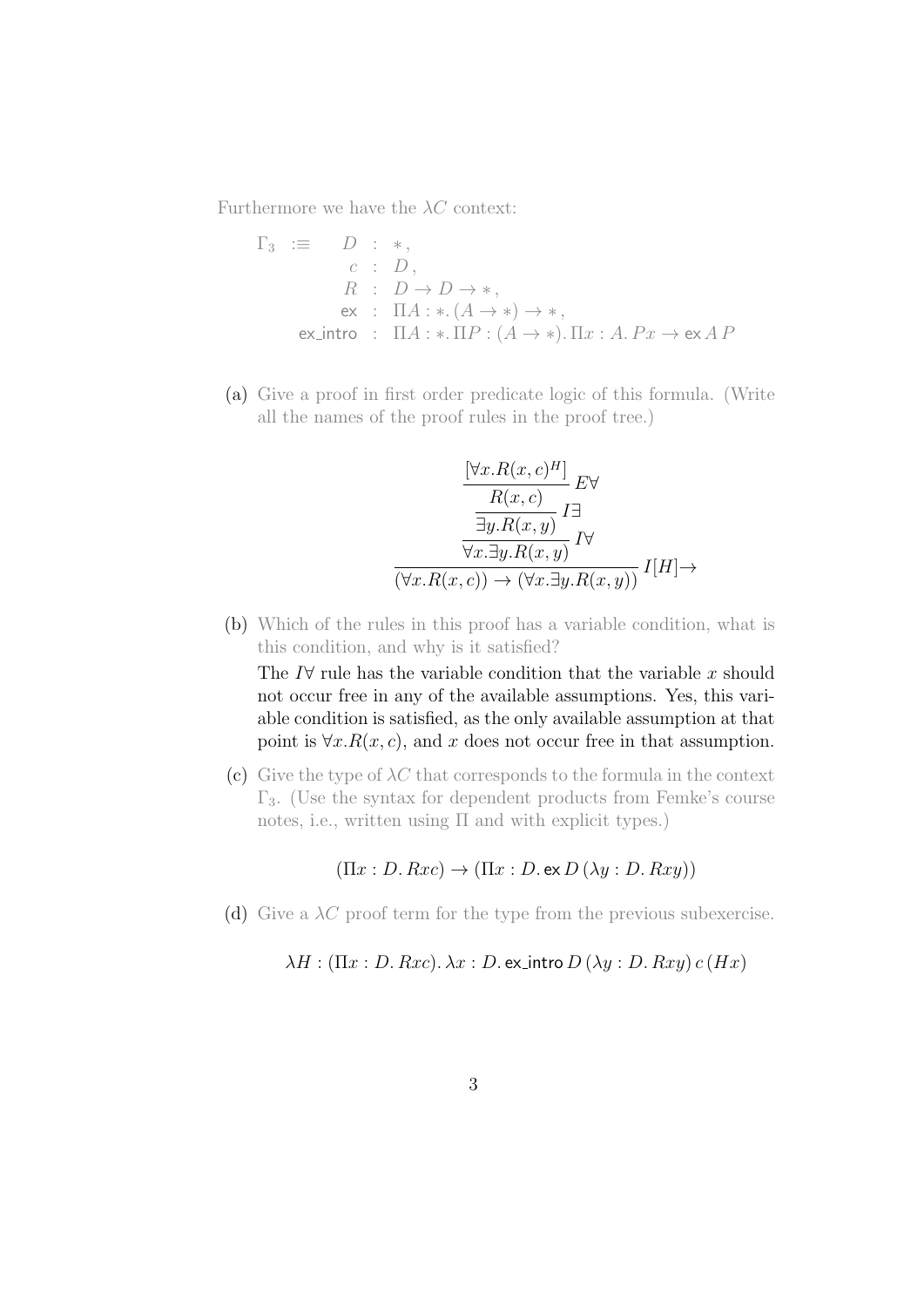(e) The type judgment for the term from the previous subexercise, which encodes a proof of first order predicate logic, is a judgment of *λC*. Is it also a judgment of *λP*?

No it is not. The typing of ex and ex intro also needs the product rule with  $s_1 = s_2 = \square$ , and therefore we need to be at least in *λP ω*.

4. Consider the term of *λC*:

 $ex_2 := \lambda A : * \lambda P : (A \to *)$ .  $\Pi Q : * ( \Pi x : A P x \to Q ) \to Q$ 

(a) Give the type of  $ex_2$  in  $\lambda C$ . (See page 8 for the typing rules of  $\lambda C$ , in case you need those.)

 $\Pi A : * (A \rightarrow *) \rightarrow *$ 

(b) Give a term of  $\lambda C$  that inhabits the following  $\lambda C$  type:

 $\Pi A : * \Pi P : (A \rightarrow *)$ .  $\Pi x : A P x \rightarrow e x_2 A P$ 

### $\lambda A : * \lambda P : (A \to *)$ .  $\lambda x : A \cdot \lambda H_1 : Px \cdot \lambda Q : * \lambda H_2 : (\Pi x : A \cdot Px \to Q)$ .  $H_2 x H_1$

- 5. Consider the  $\lambda C$  type  $a \to *$  in the context  $a : *$ .
	- (a) Give the  $\lambda C$  typing judgment (without a derivation) that gives the *kind* of this type.

$$
a: * \vdash (a \to *) : \Box
$$

(b) Give a derivation in  $\lambda C$  of the judgment from the previous subexercise. (See page 8 for the typing rules of  $\lambda C$ . You do not need to give names for the typing rules in the derivation tree.)

|                                      |                              | $\vdash * \cdot \Box$ $\vdash * \cdot \Box$ | $\vdash * \cdot \Box$ |
|--------------------------------------|------------------------------|---------------------------------------------|-----------------------|
| $\vdash * \cdot \Box$                | $a: * \vdash * : \Box$       |                                             | $a: * \vdash a: *$    |
| $a: * \vdash a: *$                   | $a:\ast, x:a\vdash\ast:\Box$ |                                             |                       |
| $a: * \vdash a \rightarrow * : \Box$ |                              |                                             |                       |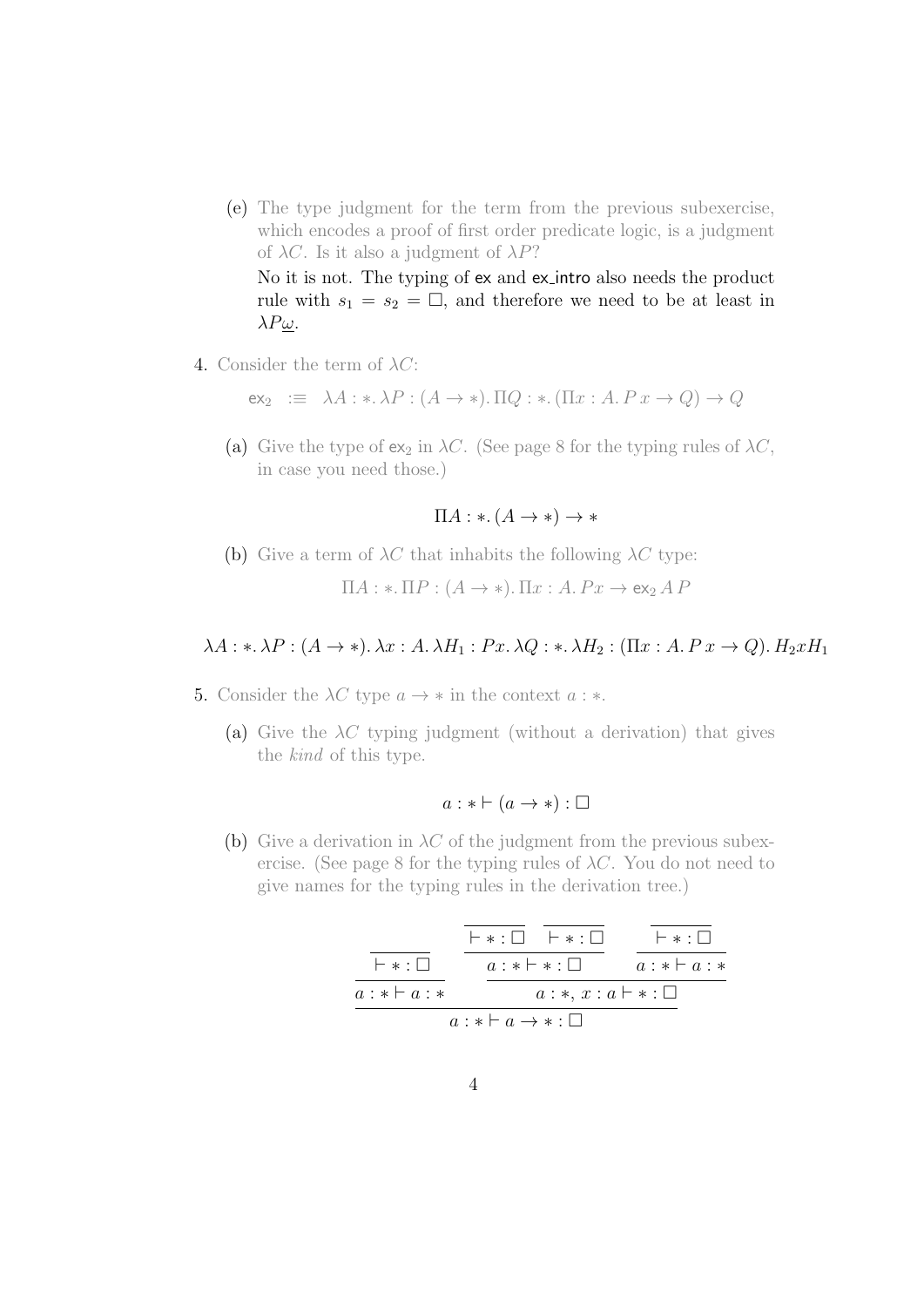(c) Give also an *inhabitant* in *λC* of this type.

#### *λx* : *a. a*

(d) Give the *λC* typing judgment (without a derivation) for this inhabitant.

$$
a: * \vdash (\lambda x : a.a) : a \to *
$$

6. Consider the Coq inductive type for unlabeled binary trees:

```
Inductive tree : Set :=
| leaf : tree
| node : tree -> tree -> tree.
```
(a) Give a Coq term that represents a tree with four leaves.

#### node (node (node leaf leaf) leaf) leaf

(b) Give the type of the dependent induction principle tree\_rect for this inductive type. (You can write this induction principle using Coq syntax or using PTS syntax, whatever is your preference.)

```
forall P : tree -> Type,
  P leaf ->
   (forall t1 : tree, P t1 -> forall t2 : tree, P t2 ->
       P (node t1 t2) ->
  forall t : tree, P t
    \Pi P : (tree \rightarrow *).
       P leaf \rightarrow(\Pi t_1 : \text{tree. } Pt_1 \to \Pi t_2 : \text{tree. } Pt_2 \to P \text{ (node } t_1 t_2)) \to\Pi t : tree. Pt
```
(c) Give the type of the corresponding non-dependent induction principle tree\_rect\_nondep for this inductive type.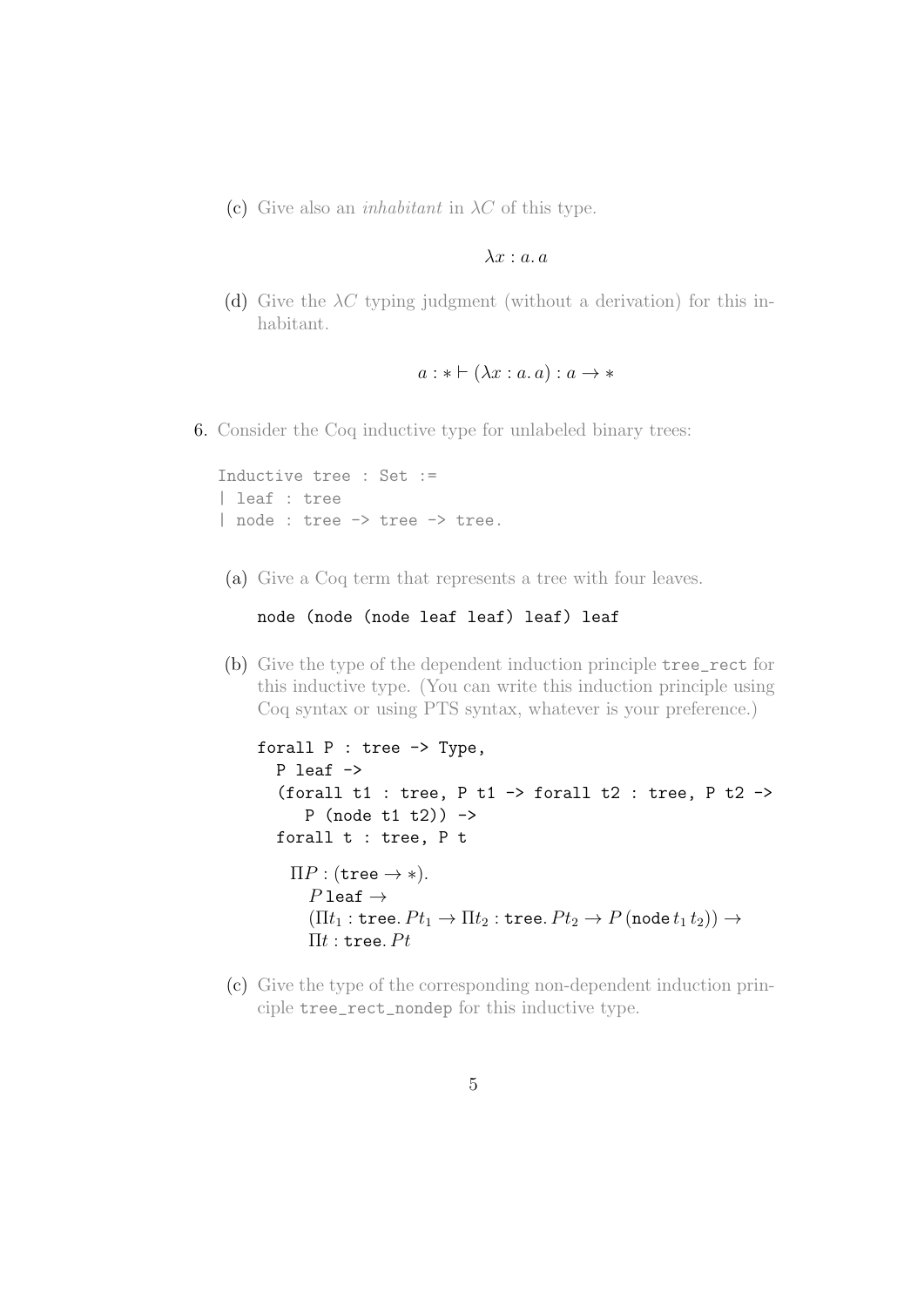```
forall P : Type,
   P \rightarrow(tree \rightarrow P \rightarrow tree \rightarrow P \rightarrow P) ->
   tree -> P
     \Pi P : * P \to (\text{tree} \to P \to \text{tree} \to P \to P) \to \text{tree} \to P
```
(d) Write a function mirror that mirrors the tree using a combination of Fixpoint and match. (For instance

mirror (node (node (node leaf leaf) leaf) leaf) = node leaf (node leaf (node leaf leaf)) should hold.)

```
Fixpoint mirror (t : tree) {struct t} : tree :=
 match t with
  | leaf => leaf
  | node t1 t2 => node (minrot 2) (minrot 1)end.
```
(e) Now also write the mirror function using the non-dependent induction priciple used as a primitive recursor.

```
tree_rect_nondep tree leaf
  (fun t1 : tree => fun m1 : tree =>
   fun t2 : tree => fun m2 : tree =>
     node m2 m1)
```
7. Consider the type that in HoTT is used for equality, written using Coq syntax:

Inductive eq  $(A : Type)$   $(x : A) : A \rightarrow Type :=$ | refl : eq A x x.

We write  $x = A y$  or even  $x = y$  for  $(\text{eq } A x y)$ .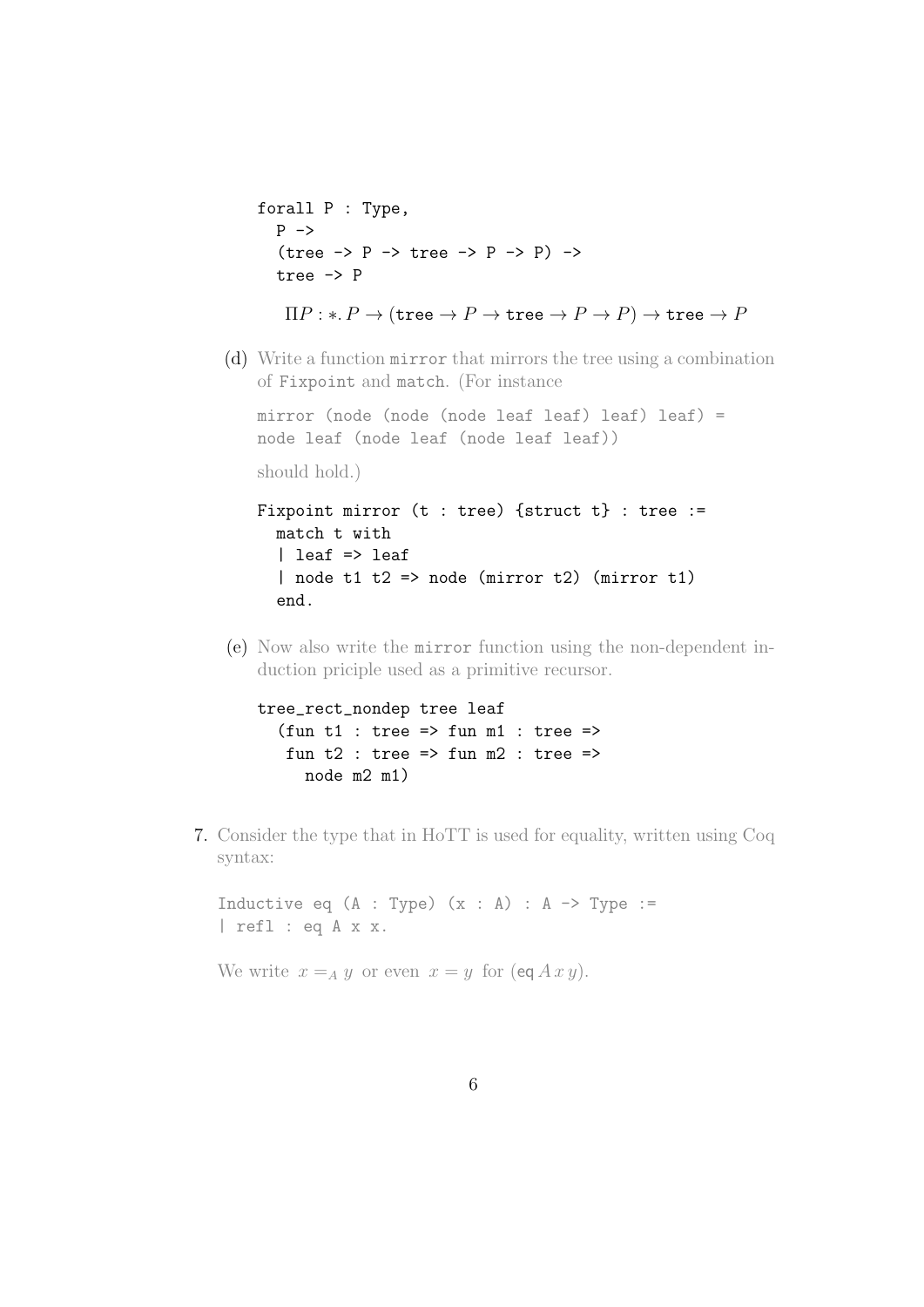(a) What is *path induction*?

Path induction is the proof method where if one wants to prove a fact for all paths

$$
p:x=_Ay
$$

it is sufficient to set *y* to *x* in the fact to be proved and then prove it with *p* everywhere replaced by

$$
\mathtt{refl}\, A\, x : x =_A x
$$

(b) Give the path induction principle that corresponds to the eq type. (This rule is called *J ′* in the master thesis of Dijkstra, is called ind*′* =*<sup>A</sup>* in the HoTT book, and is called eq\_rect in Coq.) You may write it either using Coq syntax, using PTS syntax, or in the shape of a derivation rule.

## $A: U \quad x:A \quad P: \forall y:A. \ x =_A y \rightarrow U \quad H: P \ x \ (\texttt{refl} \ A \ x) \quad y:A \quad p: x=_A y$  $J'AxPHyp: Pyp$

(c) Prove symmetry of equality using path induction in the style of the HoTT book.

We need to prove  $y = A x$  for all paths  $p : x = A y$ . With path induction it is sufficient to prove this with *y* set to *x*. But then refl is a proof.

(d) Give the type that represents this symmetry statement.

$$
\forall A: \mathcal{U}.\,\forall x, y: A. \,x =_A y \rightarrow y =_A x
$$

(e) Give the proof term (using *J ′* ) of the symmetry proof that inhabits the type from the previous subexercise.

$$
\lambda A: U. \lambda x, y: A. \lambda p: (x =_A y).
$$
  

$$
J'Ax (\lambda y: A. \lambda q: (x =_A y). y =_A x) (\text{refl } A x) y p
$$

(f) Explain why the homotopical interpretation of equality makes clear that the path induction principle cannot be used to show